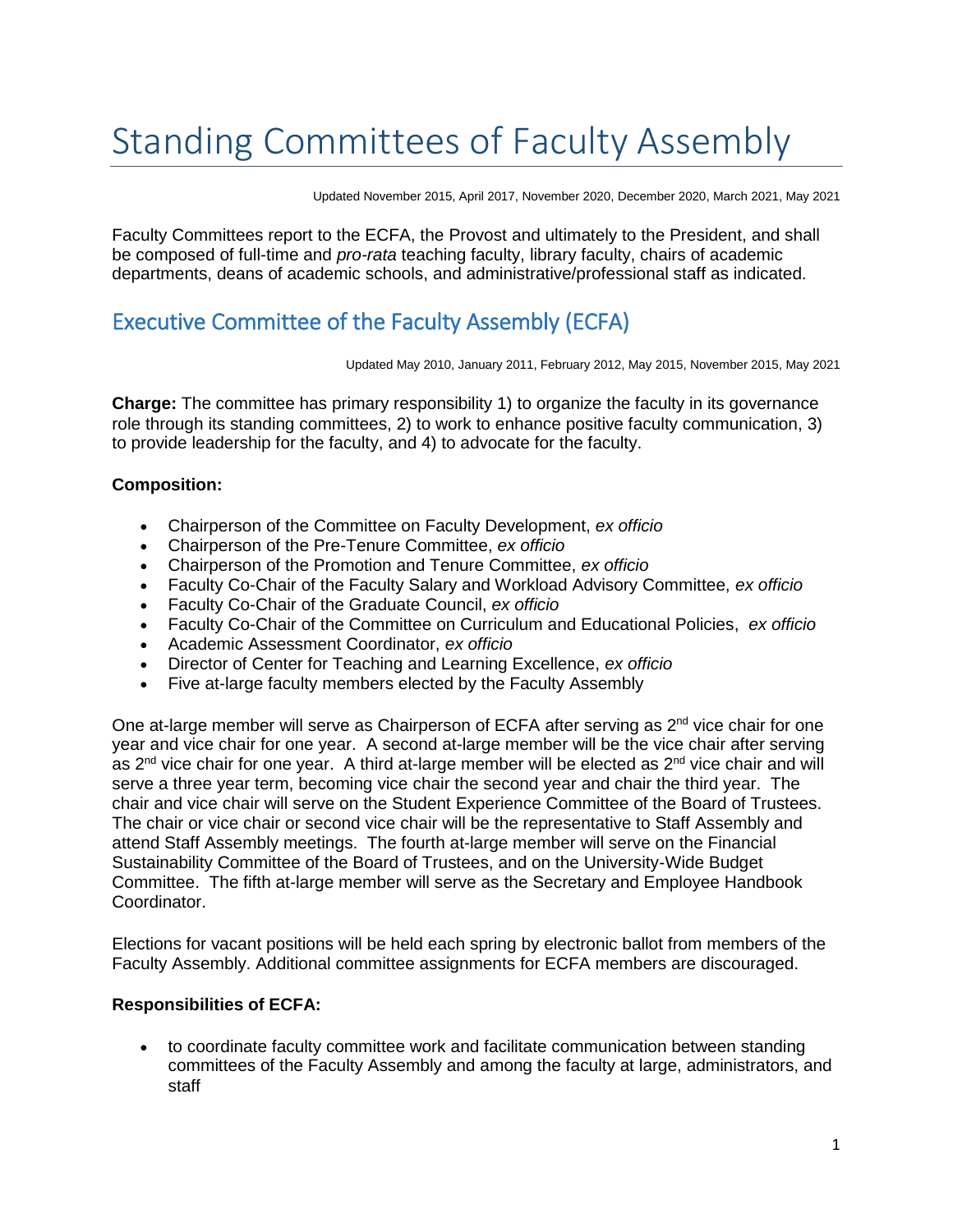- to review committees' recommendations and, in turn, inform Faculty Assembly of its approval or lack thereof
- to assign tasks based on established priorities to appropriate committees, to monitor progress relative to those tasks, and to report back to the faculty
- to advocate for faculty recommendations to the appropriate administrator or committee
- to monitor and report to the faculty on implementation of faculty recommendations
- to collaborate with Staff Assembly
- to set the agenda for Faculty Assembly meetings
- to conduct elections for faculty representation
- to solicit individual faculty members' interest in serving as non-*ex officio* members of university committees and to recommend membership in consultation with the Provost making sure of continuity on all committees
- to meet as necessary, with the President and Provost (or other officers of administration as appropriate by invitation of the President) to discuss and facilitate faculty priorities and concerns
- to present for inclusion in Provost's annual report a summary of the committee's accomplishments and ongoing priorities to be addressed
- to represent the faculty to the Board of Trustees when invited
- additional duties as appropriate to the charge of the committee.

**Frequency of Meetings:** Monthly or as business dictates on the call of the chairperson.

**Reporting Line:** Faculty Assembly.

The election procedure will be as follows:

Starting on February 1, ECFA shall call for position statements from any faculty member wishing to run for an elected position or serve in an appointed position. Position statements must be received no later than March 10.

Ordinarily the ballots will include more nominees than are to be elected for any position. No faculty member may run for more than one position in an election cycle, or simultaneously hold more than one of the above elected positions. Names of the nominees and their position statements shall be forwarded to ECFA which will administer the elections.

On March 15, a ballot will be posted on the current course management system to enable faculty to cast votes for candidates. The election process will last at least 5 working days.

Results of the voting will be compiled by the Instructional Designer, forwarded to the Chair of ECFA and announced by email to all faculty no later than April 1. Appointed positions will be announced no later than April 15.

The persons receiving the highest number of votes will be elected to the respective committee or position. In case of a tie a runoff election will be held within five working days.

## Committee on Curriculum and Educational Policies

Updated January 2011, November 2015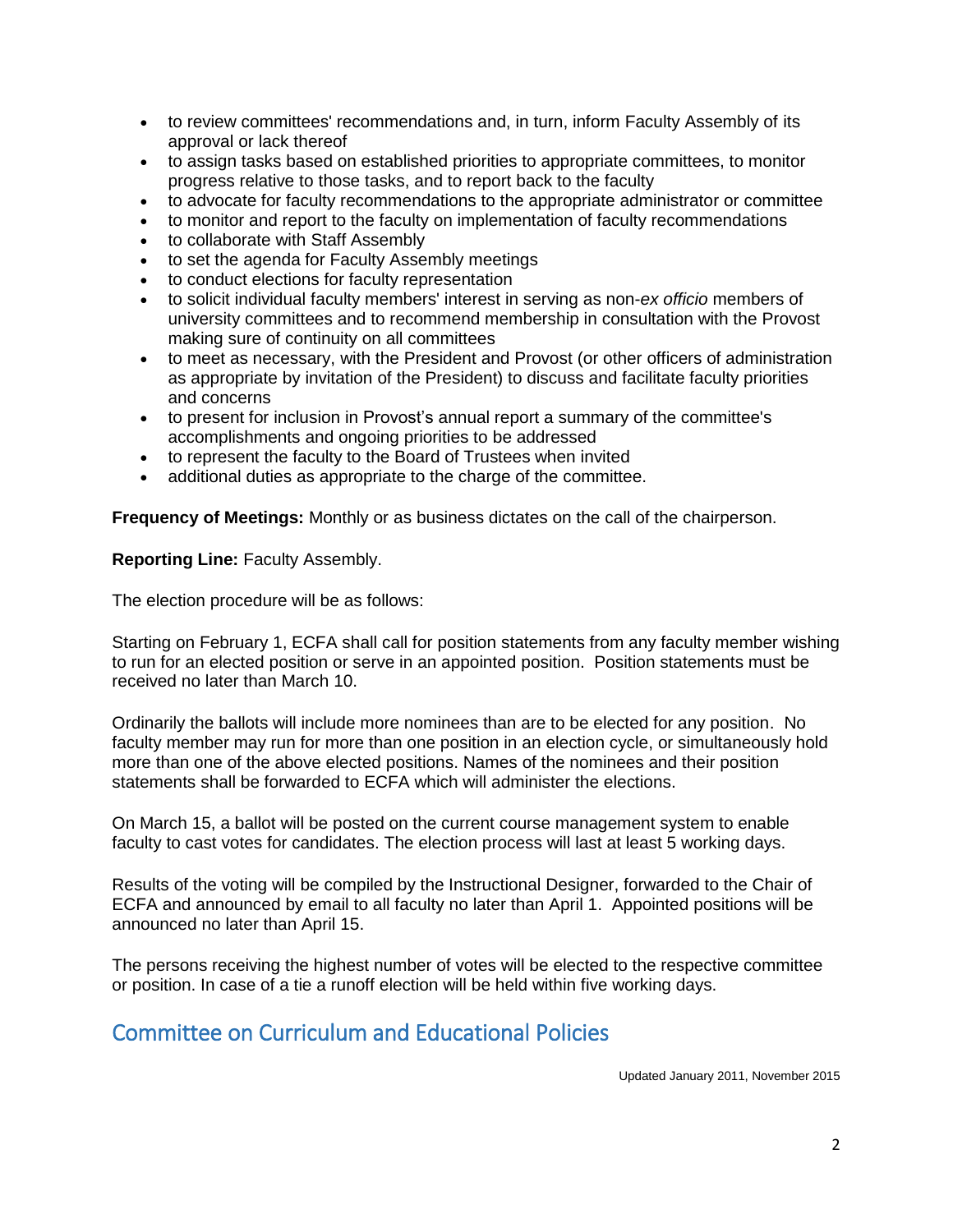**Charge:** The Committee on Curriculum and Educational Policies **(CCEP)** has the institutional oversight function for the undergraduate curriculum at the University. Its major focus is on courses and programs. Its role is exclusive in undergraduate course approval. It recommends modifications to existing programs and majors to **ECFA** which group, in turn, submits its recommendation to the Faculty Assembly.

### **Composition:**

- Provost, Co-Chair (*ex officio*)
- Faculty Co-Chair (elected by Faculty Assembly)
- Associate Provost for Academic Support *(ex-officio)*
- Registrar (*ex officio*, non-voting)
- Interdisciplinary Core Curriculum Coordinator *(ex-officio)*
- One faculty member from each of the Schools
- One librarian with faculty status (*ex officio*) (Appointed by the Director of Library Studies in Consultation with the Office of the Provost)

**Reporting Line:** ECFA, Faculty Assembly, Provost and ultimately to the President.

### **Responsibilities of CCEP:**

- to ensure the academic quality and integrity of all academic programs and courses
- to recommend academic policies and standards
- to approve course changes and modifications to existing programs and majors and to approve exemptions to the liberal arts and science requirements
- to oversee the undergraduate curriculum, including the general education core and learning outcomes
- to review policy regarding the credentialing of experiential learning
- to review and recommend transfer credit policies
- to assess impact of curricular changes and/or modifications to existing programs or majors on academic departments prior to sending recommendations to ECFA
- to report and seek approval from ECFA on its recommendations on curricular changes and modifications to existing programs and majors and changes in liberal arts and sciences requirements
- additional duties as appropriate to the charge of the committee

**Frequency of Meetings:** Semimonthly or on the call of the Provost.

## Committee on Academic Program Review

Update July 2015

**Charge**: The Committee functions as facilitator and peer reviewer for institutional action in response to academic program review activities. Evaluation of each academic program is undertaken to provide faculty, administration, and the Board of Trustees with information about program functioning in relation to the University's mission and strategic plan, program goals, financial stewardship, needs of the community and/or other areas as determined by the Academic Program Review Process. This committee's composition should be representative of the diverse programs of the University.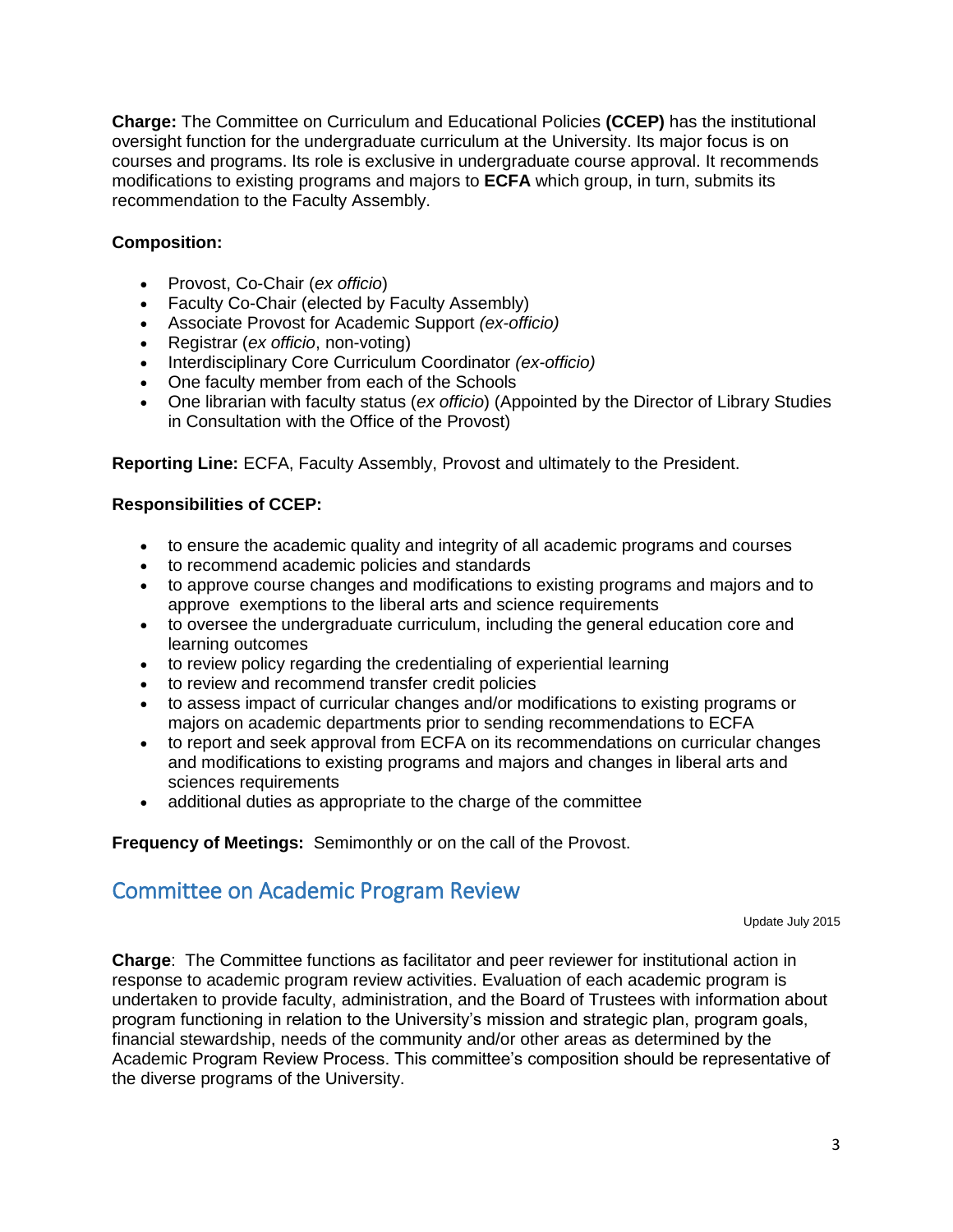### **Composition**:

- Five faculty members, one representing each School, appointed by the School Deans with approval by the Provost – at least one must be from a graduate program.
- Provost (*ex-officio* , non-voting)
- Chief Financial Officer (*ex-officio* , non-voting)
- Director of Institutional Research (*ex-officio* , non-voting)

The Chair of CAPR will be elected from appointed faculty at the first meeting of the committee.

### **Responsibilities:**

- Facilitate academic program review activities of the University
- Review self-study reports from academic programs
- Meet with program chair, department chair, and program faculty to discuss the selfstudy report
- Prepare findings for each academic program identifying areas of strength and areas of concern
- Prepare recommendations to address areas of concern or potential opportunities
- Report findings and recommendations to Faculty Assembly and the Provost
- In consultation with the Provost, prepare summary of findings and recommendations for the Institutional Programs Committee of the Board of Trustees
- Submit findings and recommendations to be posted on the University's internal web site

**Reporting Line:** Faculty Assembly, Provost, and ultimately the President

**Frequency of Meetings:** Active every five years. Meets as needed when active.

## Committee on Academic Assessment

Added 07/18/2013

**Charge:** To oversee assessment of institutional effectiveness in providing optimal student learning from involvement in academic programs and activities.

### **Composition:**

- Academic Assessment Coordinator (*ex officio*)
- Ten faculty members (one of whom is elected as Chair by Faculty Assembly; the rest are appointed by ECFA in consultation with the Office of the Provost).
- Two administrative/professional staff members from academic support departments
- Director of Institutional Research (*ex officio*)
- Director of Instructional Technology (*ex officio*)

### **Responsibilities:**

• to oversee implementation of the academic assessment plan as the primary resource for improving student learning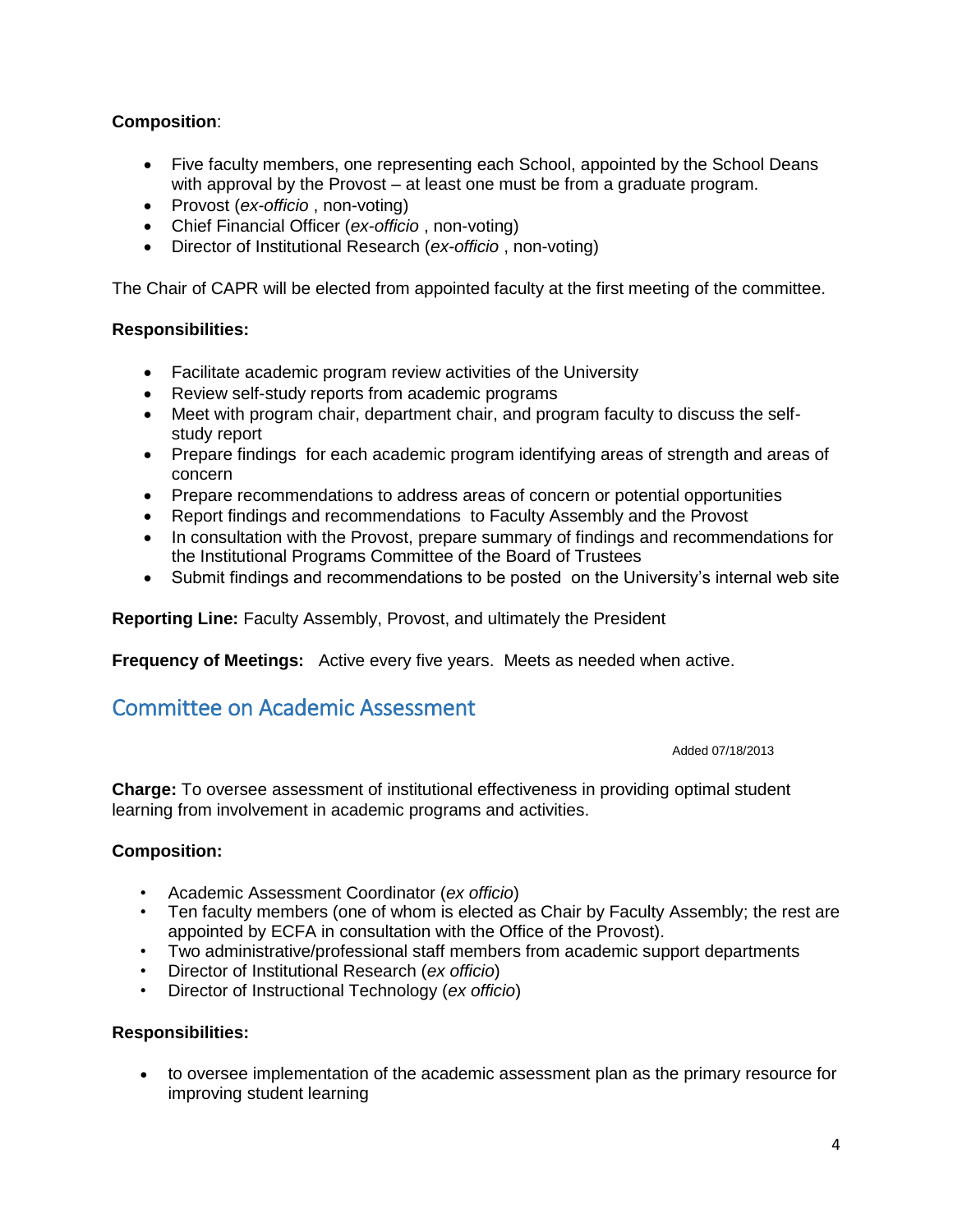- to educate the university community concerning the purposes, goals, and outcomes of the academic assessment plan
- to maintain a system of data collection which facilitates academic assessment plan implementation
- to review and provide feedback regarding annual learning assessment reports submitted by undergraduate and graduate programs and departments
- to solicit and review proposals for institutional/program/departmental assessment initiatives and recommend funding to the Provost
- to collaborate regularly and systematically with the Student Affairs assessment group so as to contribute to a coordinated plan for the assessment of overall institutional effectiveness
- to evaluate the assessment program and modify the assessment plan as necessary
- to submit an annual report to the Provost summarizing plan implementation and recommending modifications

**Reporting Line:** ECFA, Faculty Assembly, Provost

**Frequency of Meetings:** Twice monthly (once as full committee; once in subcommittee)

# Committee on Faculty Development

Updated January 2011

**Charge:** The Committee has primary responsibility to assess faculty learning needs and to develop and implement an ongoing faculty development program consisting of training sessions and workshops, consultative services and other appropriate activities pertaining to teaching skills, scholarship, committee work, faculty governance and advising. The Committee has a working relationship with the Provost to provide for ongoing professional development of the faculty.

**Composition:** Five faculty members representative of various academic areas, four of whom are recommended by ECFA, and the Chair who is elected by the Faculty Assembly.

### **Responsibilities:**

- conduct proactive research to assess faculty professional needs and to develop the agenda to meet these needs
- collaborate with Faculty Assembly to offer programs which provide for new faculty orientation and ongoing development for all faculty
- monitor guidelines and procedures governing faculty development, instructional development, sabbaticals, released time, and internal grants and propose institutional change to support faculty development
- recommend to the Provost recipients for sabbaticals and released time and recipients and fund allocation for summer grants
- additional duties as appropriate to the charge of the committee.

**Frequency of Meetings:** Monthly or as needed.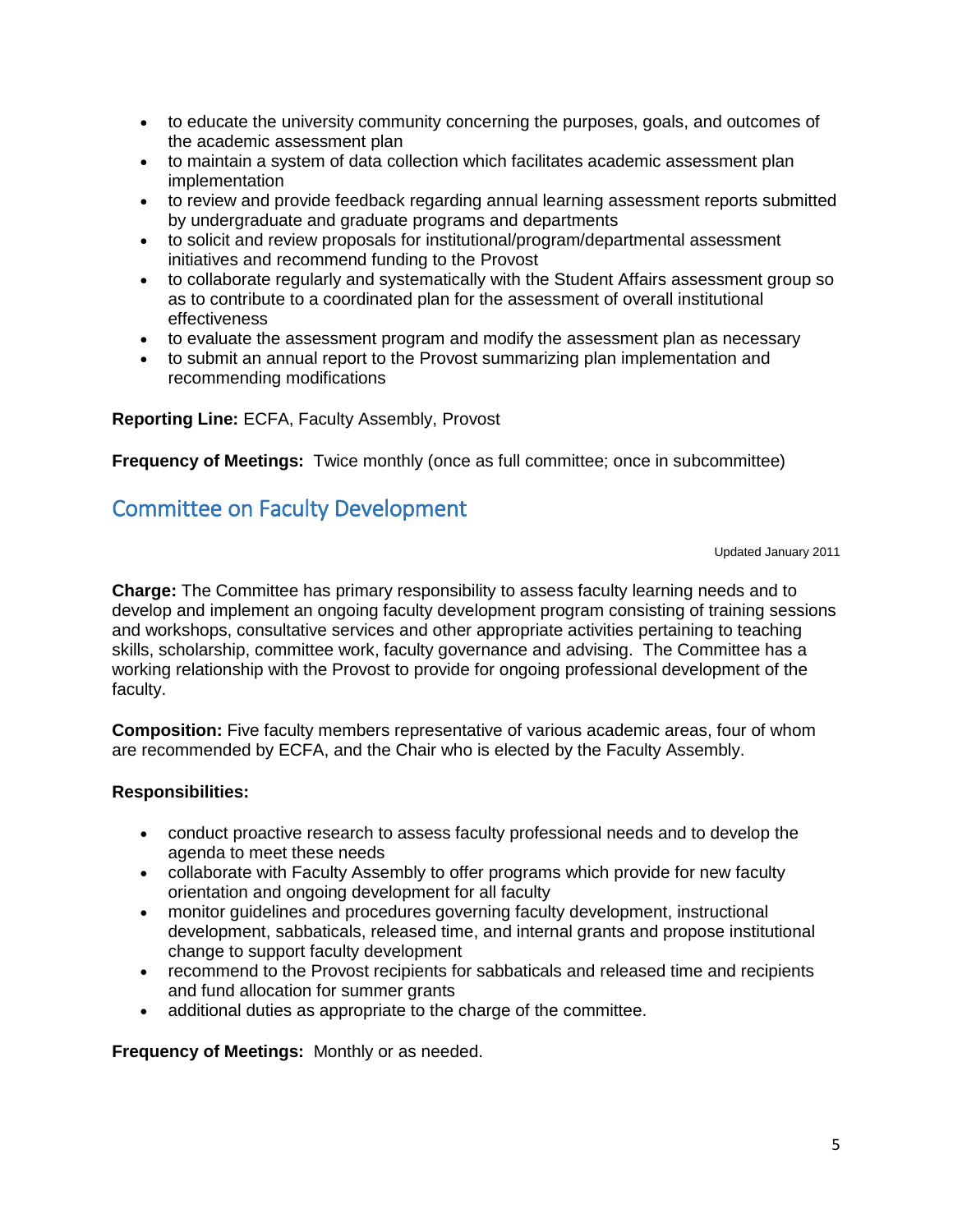# Faculty Salary and Workload Advisory Committee

Updated May 2014

**Charge:** An advisory committee to provide the Provost with a representative faculty body for discussion and consultation on issues of faculty salary and workload, provide for faculty input on these issues, and share information with Faculty Assembly.

### **Composition:**

- Provost, Co-Chair (ex-officio, nonvoting)
- Faculty Co-Chair to be chosen by committee from 6 elected faculty
- Chief Financial Officer (ex-officio, nonvoting)
- Director of Human Resources (ex-officio, nonvoting)
- 5 faculty members, one from each School, each chosen by a vote of all members of the School.
- 1 faculty with primary teaching responsibilities in graduate education (nominated by Graduate Council, then elected by faculty assembly)
- 1 member of the ALC (appointed by ALC)
- Additional faculty or staff may be asked to attend meetings of this group in an advisory or consultative role

**Terms of Service:** Three years

**Reporting Line:** ECFA, Provost, and ultimately, the President **Meetings:** As needed

# Graduate Council

Updated February 2010, January 2011, October 2016, May 2022

**Charge:** The Graduate Council has the institutional oversight for graduate studies at the University. The Council's role is exclusive in graduate course and program approval and as such, the Council recommends new programs and modifications to existing programs and degrees to ECFA. The Council provides direct faculty participation in developing University policies governing graduate programs and programming, and ensures and monitors the quality of these programs and curricula. The Council surveys graduate faculty and relevant support staff for concerns related to the graduate student and faculty experience. Furthermore, the Council provides insight and recommendations related to the graduate student and faculty experience.

### **Composition:**

- Provost (or appointee), Co-Chair (ex officio, non-voting)
- A graduate faculty member, elected at large by Faculty Assembly, to be Co-Chair
- Two graduate faculty representatives from the School of Business, two representatives from the School of Education, two representatives from the School of Health Sciences (one of which must be from DPT or PA programs), one representative from the School of Arts and Humanities to be appointed by Provost and faculty Co-Chair, in consultation with the School Dean and ECFA.
- A (1) representative from the Registrar (ex officio, non-voting)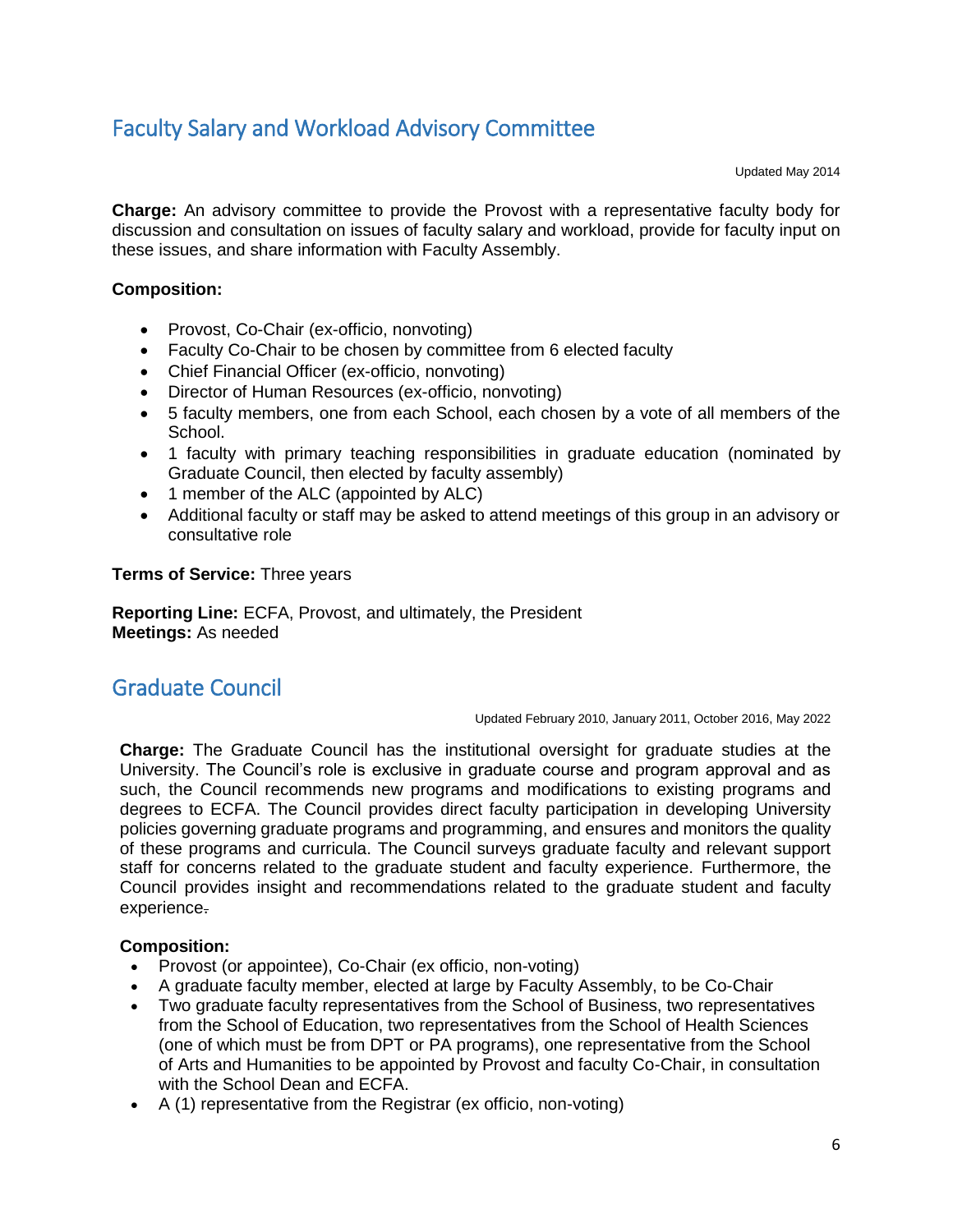- A (1) representative from Graduate Admissions (ex officio, non-voting)
- A (1) representative from the library (ex officio, non-voting)
- Occasional representative(s) from developing graduate programs (non-voting)
- Occasional representatives from other University areas, invited by the co-chairs consistent with the agenda, including but not limited to representatives from information technology, marketing, etc. (non-voting)

### **Terms:**

- The faculty Co-Chair will serve a three-year term and will also represent graduate faculty interests as a member of ECFA for his/her three-year term.
- Each graduate faculty representative will serve a three-year term.

### **Voting:**

- Quorum*:* In order for a motion to pass, 60% voting members must be present
- Motion Approval: A majority vote of the quorum is required for motion approval

**Reporting Line:** ECFA, Provost, and ultimately, to the President.

**Frequency of Meetings:** Monthly or as needed to meet established deadlines.

### **Responsibilities, in accordance with University policies:**

- to ensure the academic quality and integrity of all graduate programs and courses
- to approve course changes and program changes in existing graduate programs
- to approve the curriculum of any new graduate programs
- to establish and review policies and procedures for granting graduate academic credit
- to review and approve admission policies, academic standards, and policies related to graduation requirements
- to review and advocate for services and support that enhance the graduate student experience and development of graduate faculty
- additional duties as appropriate to the charge of the Council

Updated November 2020, March 2021

## Pre-Tenure Committee

**Charge**: The committee has primary responsibility for: 1) reviewing pre-tenure faculty candidates; 2) making recommendations to the candidate identifying strengths and weaknesses in the areas of teaching, citizenship and scholarship; 3) forwarding a written summary of the pre-tenure review to the candidate, to the Promotion and Tenure Committee and to the Provost who will forward the summary to the applicant's chairperson; 4) meeting with Promotion and Tenure Committee as needed to assure continuity; and 5) recommending to Faculty Assembly appropriate changes in Handbook criteria and in pre-tenure review process.

### **Composition of Pre-Tenure Committee:**

- 2 Faculty members elected by the Faculty Assembly *(voting)*. Must be associate rank or higher, either tenured or on a rolling contract.
- 1 Faculty member recommended by ECFA for appointment by the Provost *(voting)*. Must be associate rank or higher, either tenured or on a rolling contract.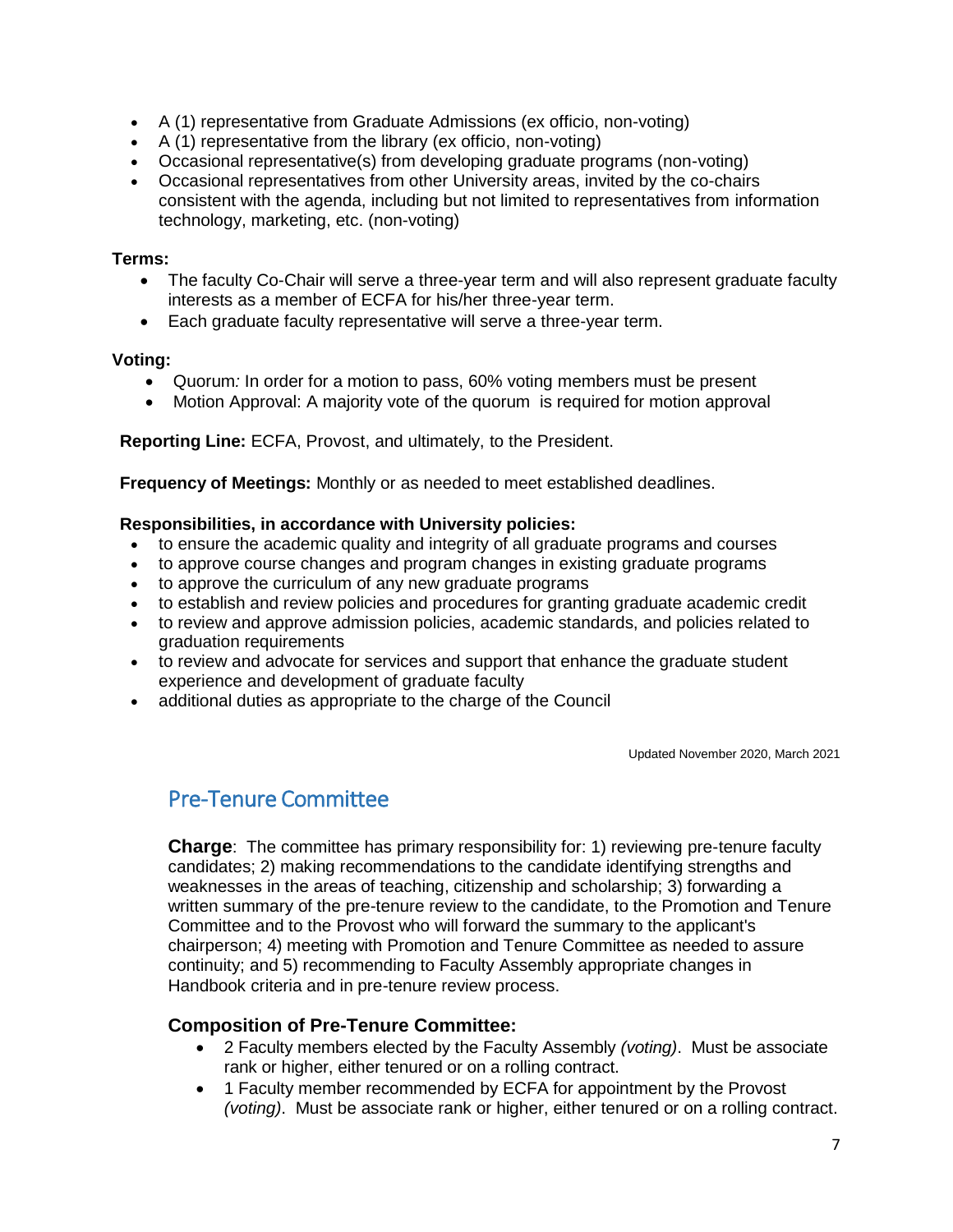• 1 Faculty recommended by ECFA for appointment by the Provost *(voting)*. Must be associate rank or higher, either tenured or on a rolling contract WITH recent Promotion and Tenure experience.

### **Responsibilities**:

- to prepare and provide candidates with guidelines for preparation of pretenure packets and answer questions about the review process
- to gather information needed to review packets (this information includes the packet, letters of recommendation sent to the committee at the request of the applicant, and student ratings sent directly from the Provost's office.)
- to conduct reviews according to the criteria presented in the Employee Handbook
- to produce a written summary of submitted materials to identify the applicant's strengths and weaknesses in relation to the criteria
- to forward written summary to applicant, Promotion & Tenure Committee, and the Provost who will forward the summary to the applicant's chairperson
- to make recommendations to the applicant to assist work toward future promotion and tenure review and referrals to veteran mentors, as applicable
- to adhere to all deadlines
- to maintain confidentiality in deliberations and records of proceedings
- to recommend to Faculty Assembly changes in criteria, packet materials, or review process
- to fulfill additional duties as appropriate to the charge of the committee

**Reporting Line**: Faculty Assembly and Provost

**Chair**: The chair of the committee is elected by Faculty Assembly. The secretary is chosen from current membership.

**Frequency of meetings**: Bi-weekly or as needed fall semester; biweekly spring semester

# Promotion and Tenure (P&T Committee)

**Charge**: The Committee has primary responsibility for: 1) reviewing all applications for promotion and tenure, 2) making recommendations to the President regarding such applications, 3) recommending to the Faculty Assembly appropriate changes in the handbook criteria, in the process of application, and in the committee review process.

### **Composition of P&T Committee**:

- 3 Faculty members elected by the Faculty Assembly *(voting)*. Must have tenure.
- 2 Faculty members elected by the Faculty Assembly *(voting)*. Must have tenure or be on a rolling contract.
- 1 Faculty alternate elected annually by the Faculty Assembly. *(voting in the event a faculty member of the committee has a conflict of interest)*. Must have tenure